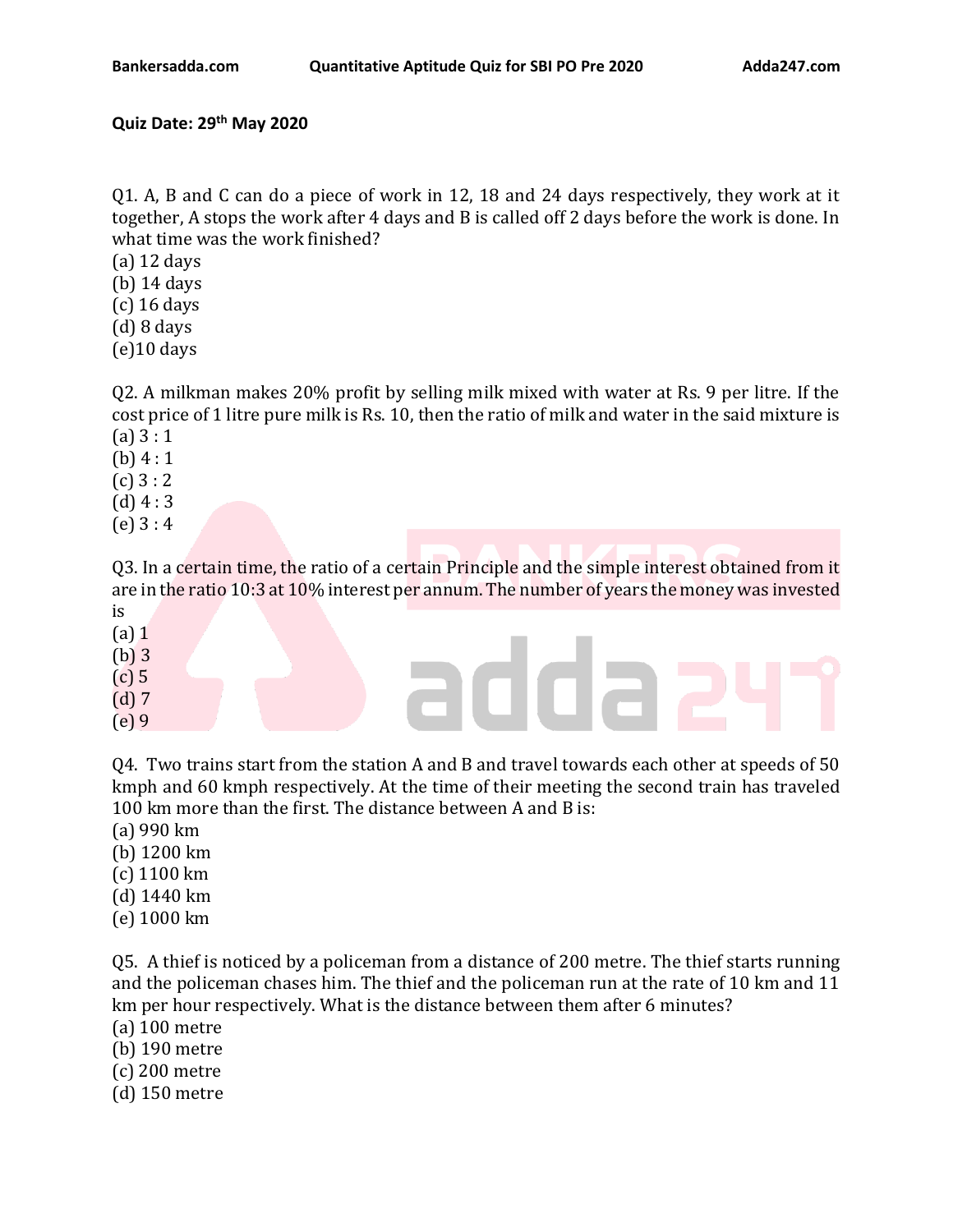(e) 120 metre

Q6. A shopkeeper bought 80 kg of sugar at the rate of Rs. 13.50 per kg. He mixed it with 120 kg of sugar costing Rs. 16 per kg. In order to make a profit of 20%, he must sell the mixture at

- (a) Rs. 18 per kg (b) Rs. 17 per kg
- (c) Rs. 16.40 per kg
- (d) Rs. 15 per kg
- (e) Rs. 14 per kg
- Q7. The sum of digits of a two digits number is 15. The number obtained by reversing the order of digits of the given number exceeds the given number by 9. Find the given numbers. (a) 87
- (b) 78
- (c) 69
- (d) 96
- (e) None of these



Q8. Flower nectar is processed to extract honeybees. How much flower nectar must be processed to yield 1 kg of pure honey, if nectar contains 70% water, and the honey obtained from this nectar contains 17% water?

- (a) 2.77 kg
- (b) 1.54 kg
- (c) 4.01 kg
- (d) 3.5 kg
- (e) 4.5 kg

Q9. At present Meena is eight times her daughter's age. 8 years from now, the ratio of the age of Meena to her daughter will be 10 : 3. What is Meena's present age?

- (a) 32 years
- (b) 40 years
- (c) 36 years
- (d) 42 years
- (e) 46 years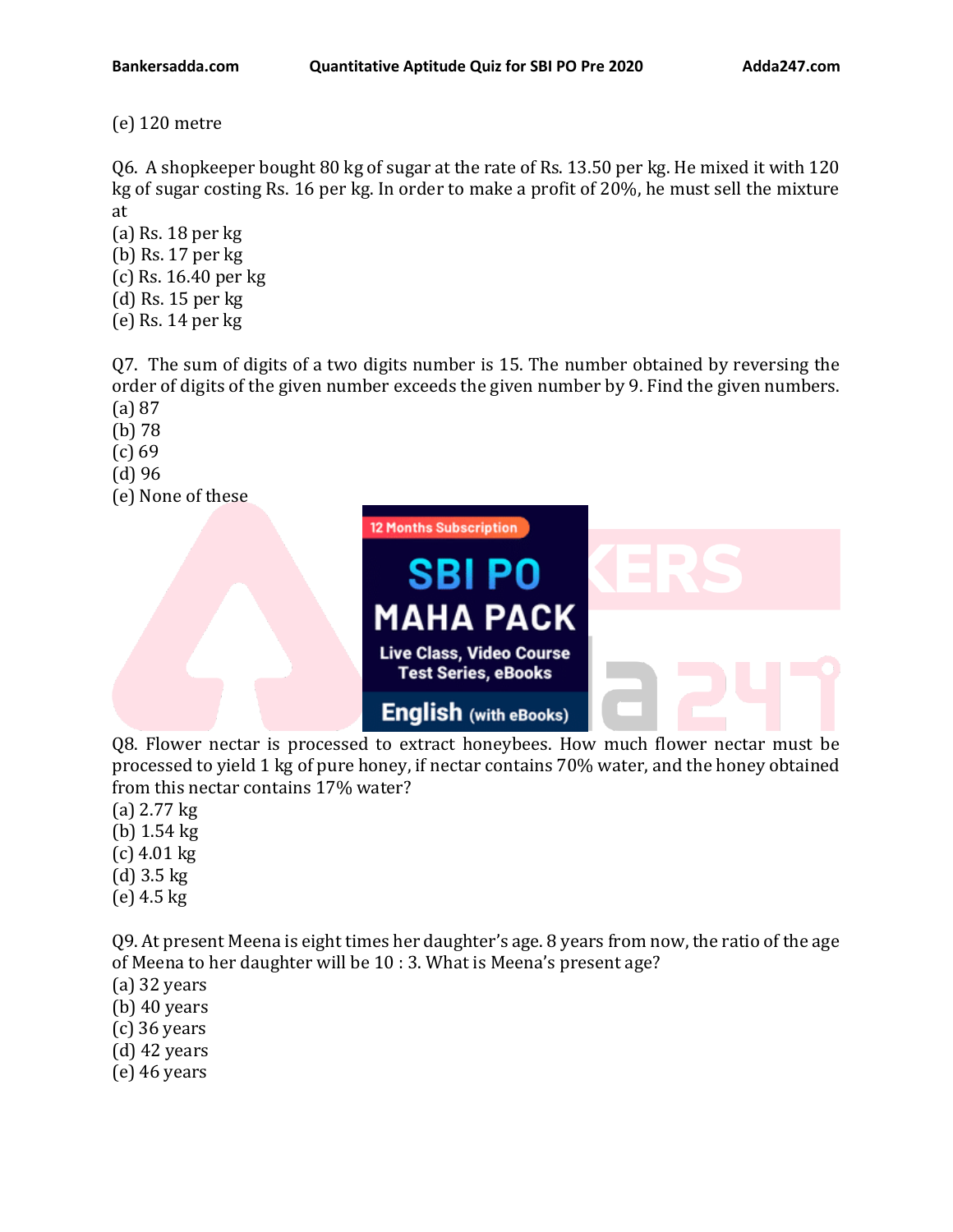Q10. Two boats A and B start towards each other from two places, 108 km apart. Speeds of the boats A and B in still water are 12 kmph and 15 kmph respectively. If A proceeds downstream and B upstream, they will meet after.

(a) 4.5 hours

(b) 4 hours

(c) 5.4 hours

(d) 3.6 hours

(e) 8.4 hours

Q11. Twelve percent of Kiran's monthly salary is equal to sixteen percent of Namita's monthly salary. Suri's monthly salary is half that of Namita's monthly salary. If Suri's annual salary is Rs. 1.08 lacs, what is Kiranl's monthly salary?

(a) Rs 20,000

(b) Rs 18,000

(c) Rs 26,000

(d) Rs 24,000

(e) Rs. 22,500

Q12. The interest earned when Rs 'P' is invested for four years in a scheme offering 9% p.a. simple interest is more by Rs 360 than the interest earned when the same sum (Rs P) is invested for two years in another scheme offering 12% p.a. simple interest. What is the value

of P?

(a) Rs 2000

(b) Rs 3500

(c) Rs 2500 (d) Rs 4000

(e) Rs 3000

Q13. A trader sells an item to a retailer at 20% discount, but charges 10% on the discounted price, for delivery and packaging. The retailer sells it for Rs 2046 more than its cost price, thereby earning a profit of 25%. At what price had the trader marked the item?

(a) Rs 9400

(b) RS 9000

(c) Rs 8000

(d) Rs 12000

(e) Rs 9300

Q14. The sum of the circumference of a circle and the perimeter of a square is equal to 272 cm. The diameter of the circle is 56 cm. What is the sum of the areas of the circle and the square?

(a) 2464 sq cm

(b) 2644 sq cm

- (c) 3040 sq cm
- (d) 3080 sq cm
- (e) 3240 sq cm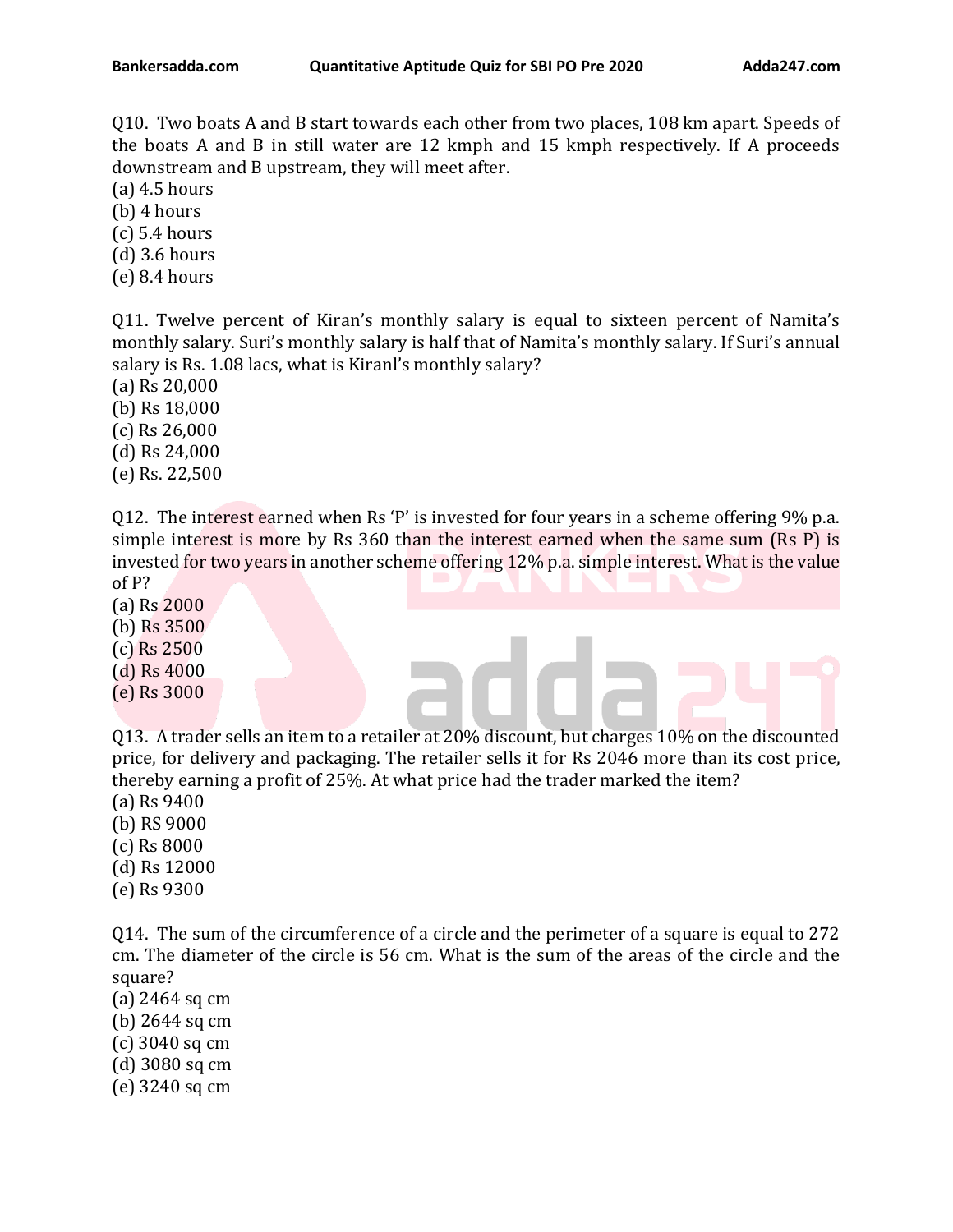Q15. What is the probability of selecting 2 black balls from a basket containing 5 black and 4 red balls? (a) 5/18 (b) 7/18 (c) 13/18 (d) 5/36

(e) 11/18

## **Solutions**

S1. Ans.(d) Sol. Let to finish the work *d* days are required.<br>6  $\frac{12}{\sqrt{12}}$  $4 - B - 18$  $\geq 72$  $3 - C - 24$  $6 \times 4 + 4 \times (d - 2) + 3 \times d = 72$  $24 + 4d - 8 + 3d = 72$  $7d - 8 = 48$  $7d = 56$  $d = 8$  days **TEST SERIES** 



S2. Ans.(a) Sol. Milk : Water =  $K:1$  $\therefore$  SP =  $(K + 1) \times 9$  $Gain = 9 - K$ Gain % =  $\frac{9-K}{10K} \times 100$  $\Rightarrow$  90 - 10K = 20K  $\Rightarrow$  30K = 90  $\Rightarrow$  K = 3  $\therefore$  Ratio = 3 : 1 S3. Ans. (b)

Sol.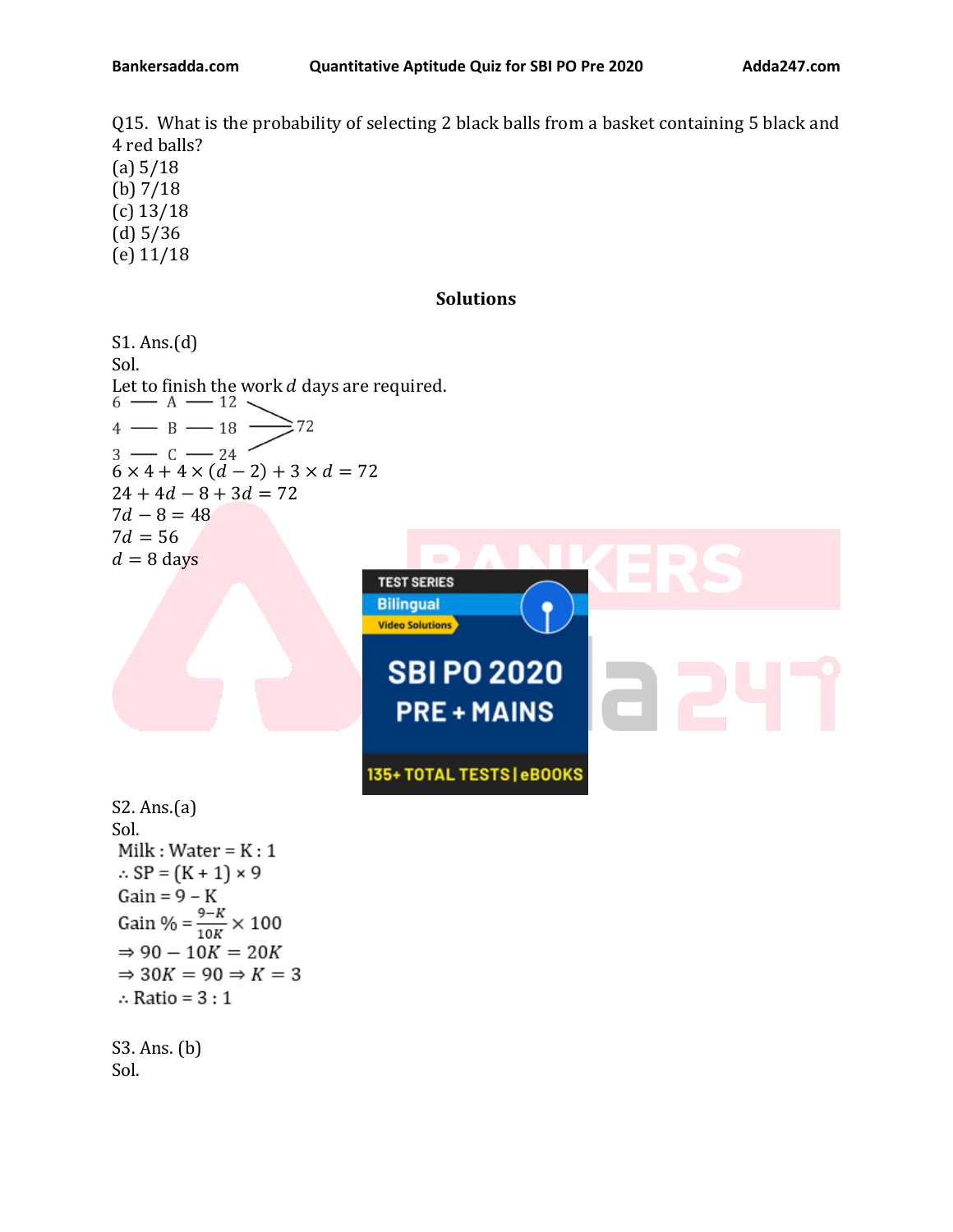$$
Time = \frac{SI \times 100}{Principle \times Rate}
$$

$$
= \frac{3}{10} \times \frac{100}{10} = 3 \text{ years}
$$

S4. Ans.(c) Sol. Let distance between A and B is x km. Let after t hours the trains meets to each other. ∴ 60t – 50t = 100  $\Rightarrow$  t = 10 hours ∴ Distance between them = 110 × [10 = 1100 km](https://www.adda247.com/product-ebooks/5102/sbi-po-2020-complete-ebook-kit-english-medium?utm_source=bankersadda&utm_medium=article)

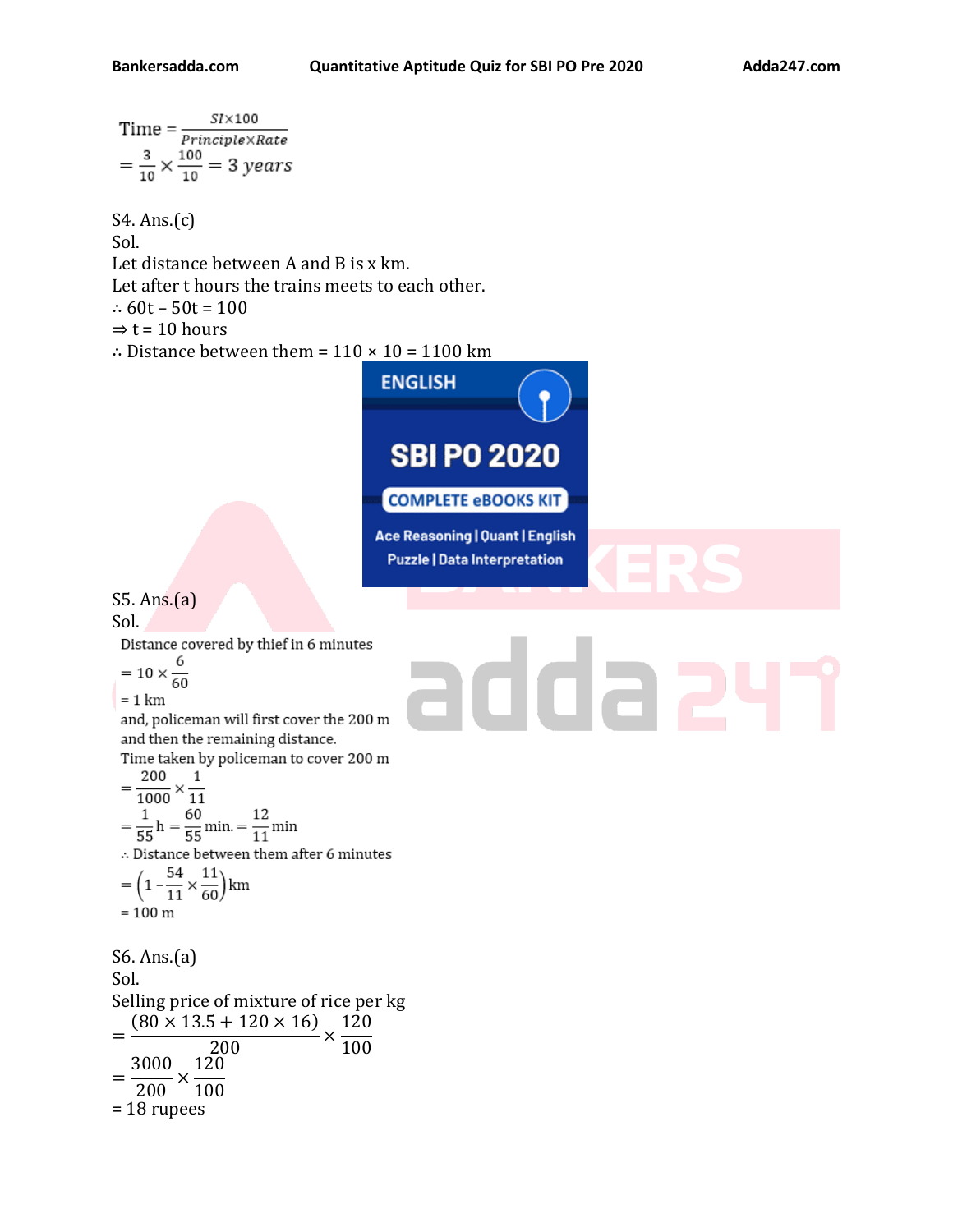```
S7. Ans.(b)
Sol.
Let the number is 10x + y\therefore x + y = 15 ...(i)
 and
 10y + x - 10x - y = 9\Rightarrow - x + y = 1 ...(ii)
 From (i) and (ii), we get
y = 8 and x = 7\therefore Number is = 78
```
S8. Ans.(c)

Sol. Equate the amount of honey in nectar and honey, because we need pure honey only and not water.

Let  $x =$  amount of nectar to be processed, then  $x \times \frac{30}{100} \times \frac{83}{100} = 1$  , (1kg of pure honey)  $\Rightarrow$  x = 4.01 kg

```
S9. Ans.(a)
Sol.<br>Let age of daughter = x years
Age of Meena = 8x years
According to the question,
                                                 rdda,
\frac{8x+8}{1} = \frac{10}{1}\overline{x+8}\Rightarrow 24x + 24 = 10x + 80 \Rightarrow 14x = 56\therefore x = 4
Hence, Meena's present age = 4 \times 8= 32 years
S10. Ans.(b)
Sol.
Let the speed of the stream be x kmph and both the boats meet after t hours 
 According to the question,
 (12 + x) t + (15 - x) t = 108\Rightarrow 12t + 15t = 108 \Rightarrow 27t = 108
 \Rightarrow t = \frac{108}{27} = 4 hours
S11. Ans.(d)
Sol.
```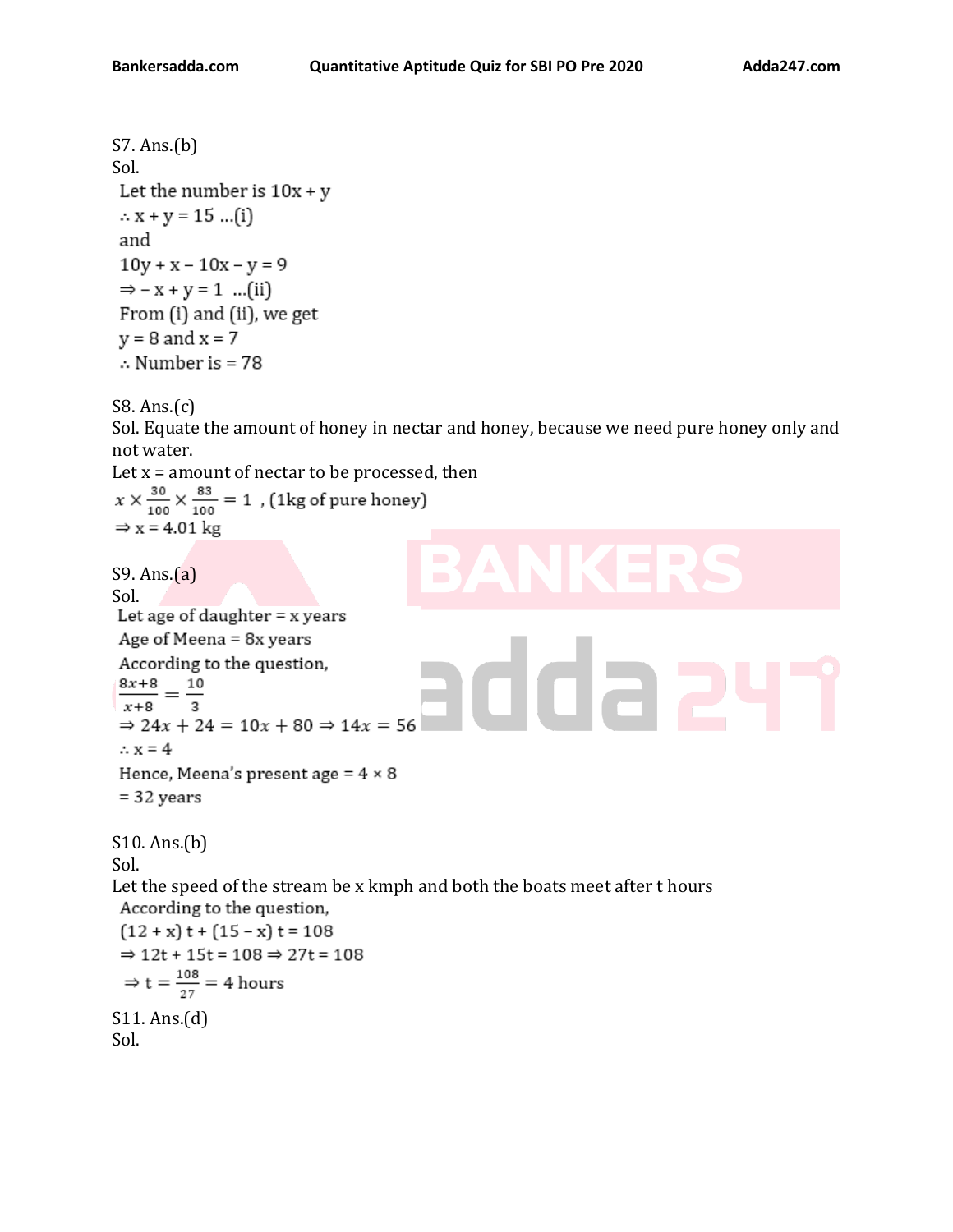Suri's monthly salary = 1,08,000  $\times \frac{1}{12}$  $= 9000$ :. Kiran's monthly salary  $=\frac{16}{12}\times 18000$  $= Rs 24000$ S12. Ans.(e) Sol.  $\frac{P \times 9 \times 4}{100} - \frac{P \times 12 \times 2}{100} = 360$  $\Rightarrow$  P =  $\frac{36000}{12}$   $\Rightarrow$  P = 3000 S13. Ans.(e) Sol. Let marked price was Rs. P. ∴ Cost price to retailer = P  $\times \frac{80}{100} \times \frac{110}{100} = \frac{88P}{100}$ Selling price by retailer  $\frac{88P}{100} \times \frac{125}{100} = \frac{88P}{100} + 2046$ Ida 2  $\Rightarrow \frac{88P}{100} \times \frac{1}{4} = 2046$  $\Rightarrow$  P = 9300 S14. Ans.(c) Sol.Let side of square is a cm  $\therefore$   $\pi$ D + 4a = 272, where D = Dia. of circle  $\Rightarrow \frac{22}{7} \times 56 + 4a = 272$  $\Rightarrow a = \frac{272 - 176}{4}$  $\Rightarrow$  a = 24 cm  $\therefore$  Required sum =  $\frac{\pi}{4}D^2 + a^2$  $=\frac{22}{7}\times\frac{1}{4}\times 56\times 56 + 24^2$  $= 2464 + 576$  $= 3040$  cm<sup>2</sup>